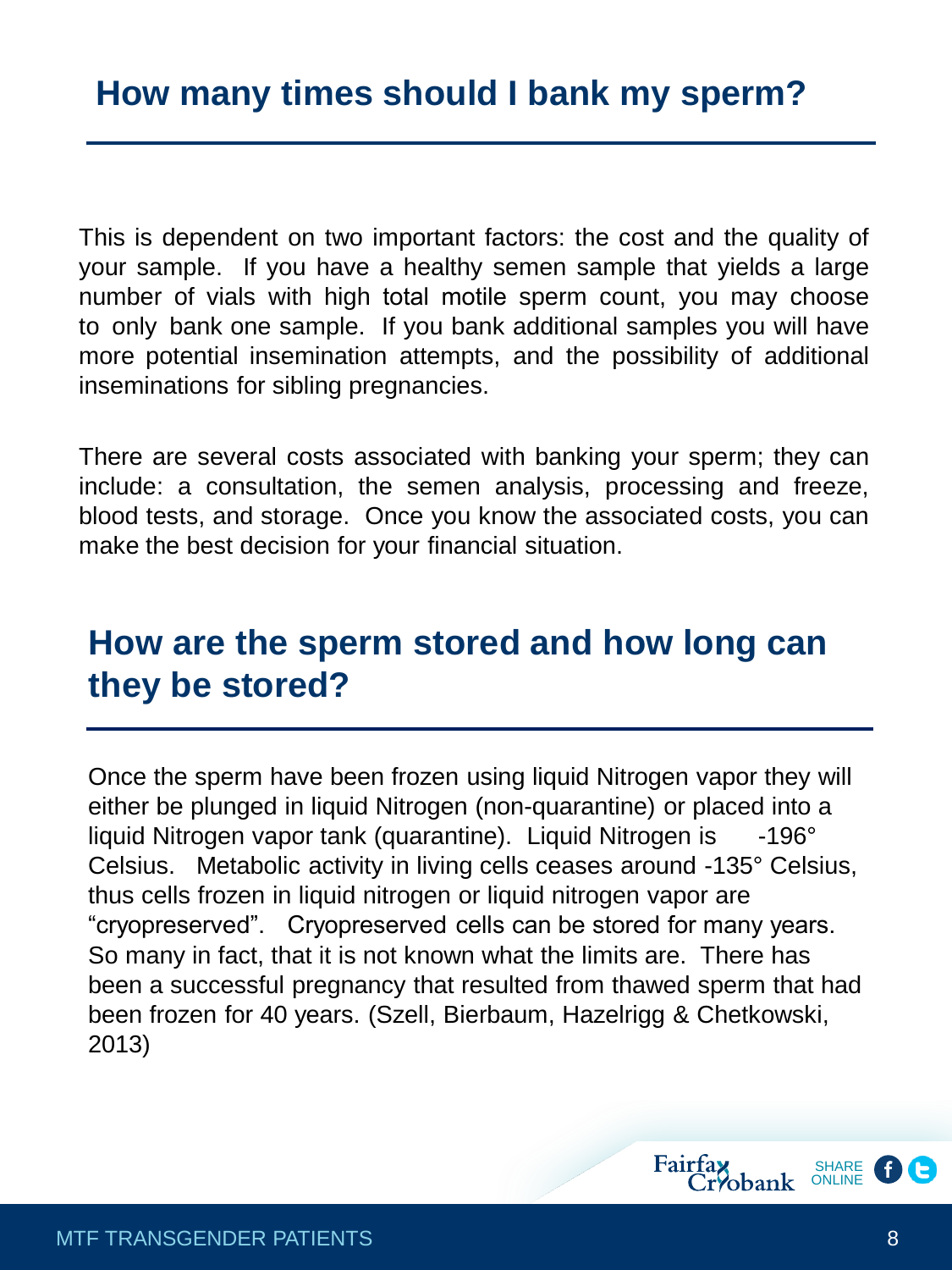#### **I am a trans woman partnered with a woman, how can my samples be used in the future?**

If you are partnered with or intend to partner with a woman you will bank your sperm as a Client Depositor. A Client Depositor (CD) is someone banking their sperm for use in the future with a sexually intimate partner. Typically this will require you to complete some paper work, including a storage agreement. You will be asked to provide blood test results for several infectious diseases or can have those tests drawn on-site at the sperm bank or clinic. Then you will provide a semen sample that will be analyzed, processed, and stored.

When you and your female partner are ready to begin the process of having children, your partner should see a physician to determine her fertility. The physician will suggest the best plan for achieving pregnancy while considering the amount of sperm you have banked.

The banked sperm can be used for an intracervical insemination where the semen sample is thawed, drawn up into a catheter and inserted into your partner's vagina. The semen is placed on the cervix where the sperm will travel into the uterus up to the fallopian tubes to fertilize the egg. The banked sperm can also be washed and used for intrauterine insemination where the catheter is inserted through the cervix into the uterus. If the physician advises in vitro fertilization, the banked sperm will be used with eggs harvested from your partner to fertilize in a petri dish. The resulting embryo will then be transferred into your partner's uterus. Intra-cytoplasmic sperm injection can also be used if necessary. This would be used if there is a very low sperm count or immotile sperm. This process requires that eggs be harvested from your female partner, then healthy eggs are chosen and a single sperm is inserted directly into the egg. An embryo would then be transferred into your partner's uterus.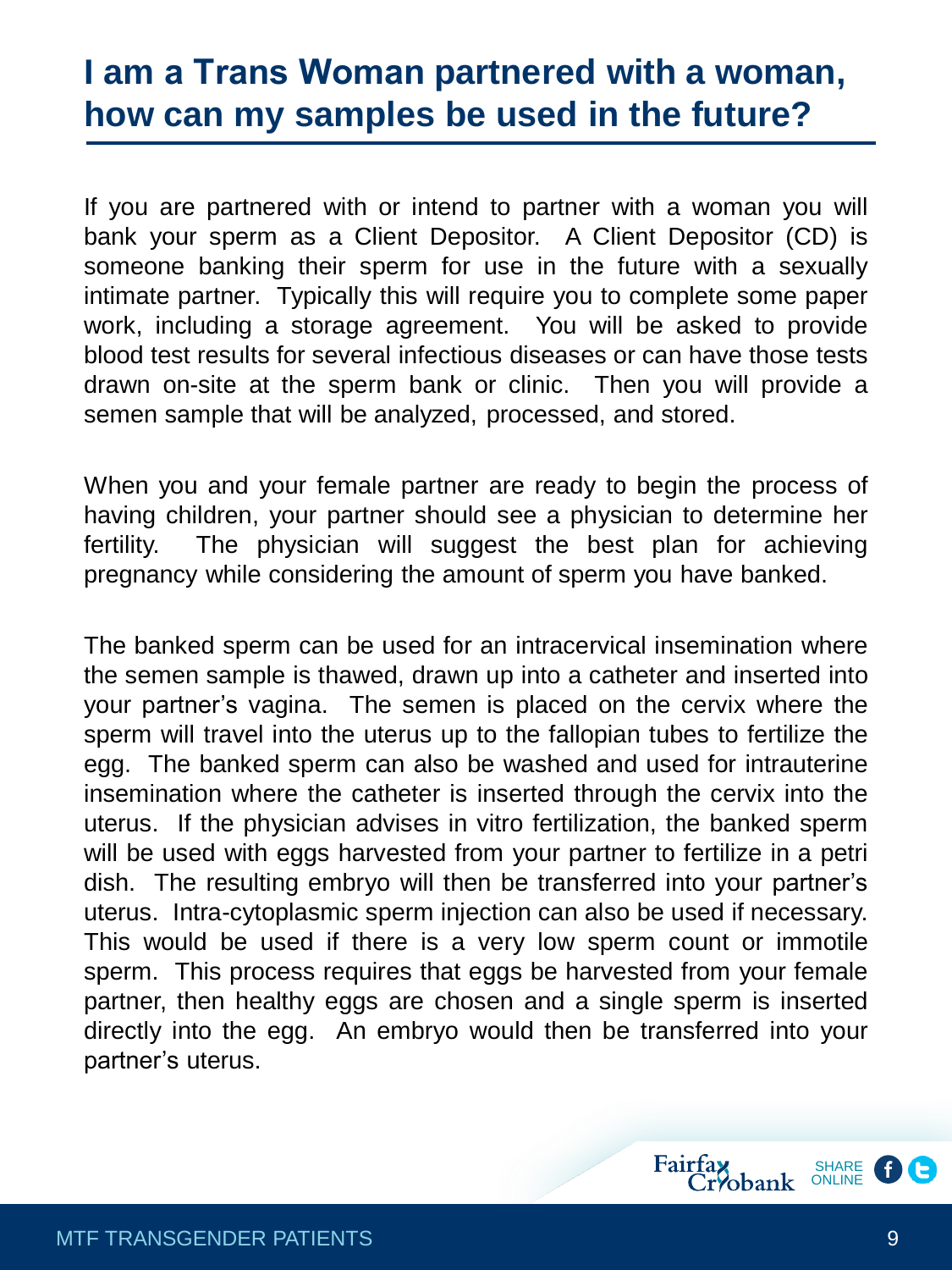## **Why do I need to provide blood test results or have my blood drawn if my samples will be used with a sexually intimate partner?**

This testing is required to determine how your sperm samples will be stored. If all of the tests are non-reactive, your sample will be stored in non-quarantine tanks. If any tests are reactive or if you do not provide test results, your samples will be required to be stored in quarantine, which can be more costly.





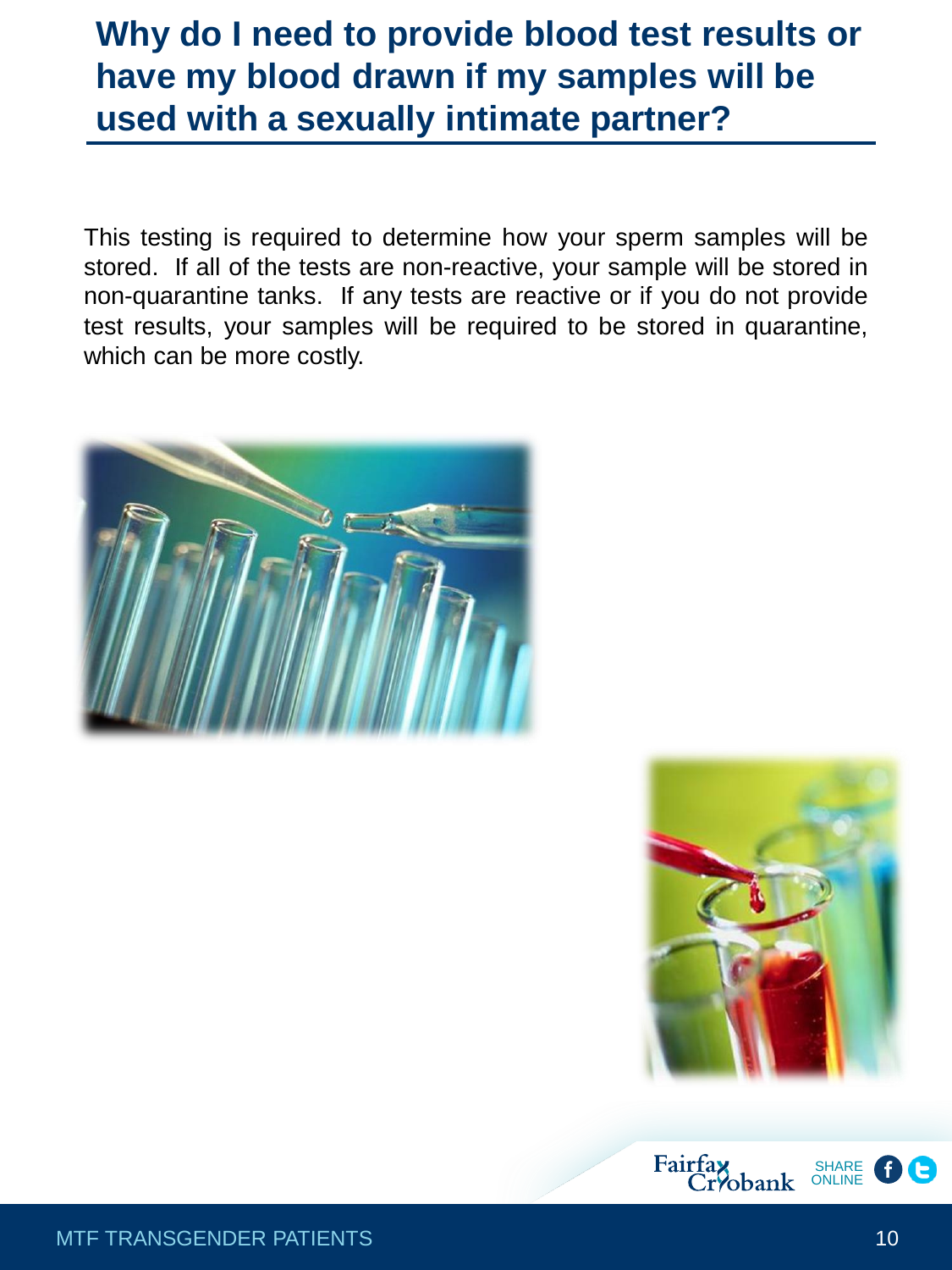### **I am a trans woman partnered with a man, how can my samples be used in the future?**

If you are partnered with a male or intend to partner with a male, you will be a Directed Donor (DD). You would also be a DD if you proceed as a single woman building a family using a surrogate or gestational carrier (GC). A DD is a person banking sperm for use with a nonsexually intimate person. Because your sperm would be used for pregnancy in a surrogate or GC with whom you are not sexually intimate, regulatory agencies require more testing. You will be required to complete a medical history form, infectious disease testing, a physical exam, and risk assessment. The sperm bank or clinic will outline the specific requirements of their program including the costs associated.

If all of your infectious disease test results are non-reactive, your sample can be stored in non-quarantine. If you have a reactive test results, the samples would be stored in quarantine, which is more costly.

Depending on the state in which your physician practices, there may be a required six month quarantine period before samples can be released. If this is the case, you need follow up blood tests that will "release" the specimens from that quarantine period. Some physicians and or states may require other periods of quarantine, such as three months. Be sure to clarify with the sperm bank, clinic and physician so you can plan your time line accurately.

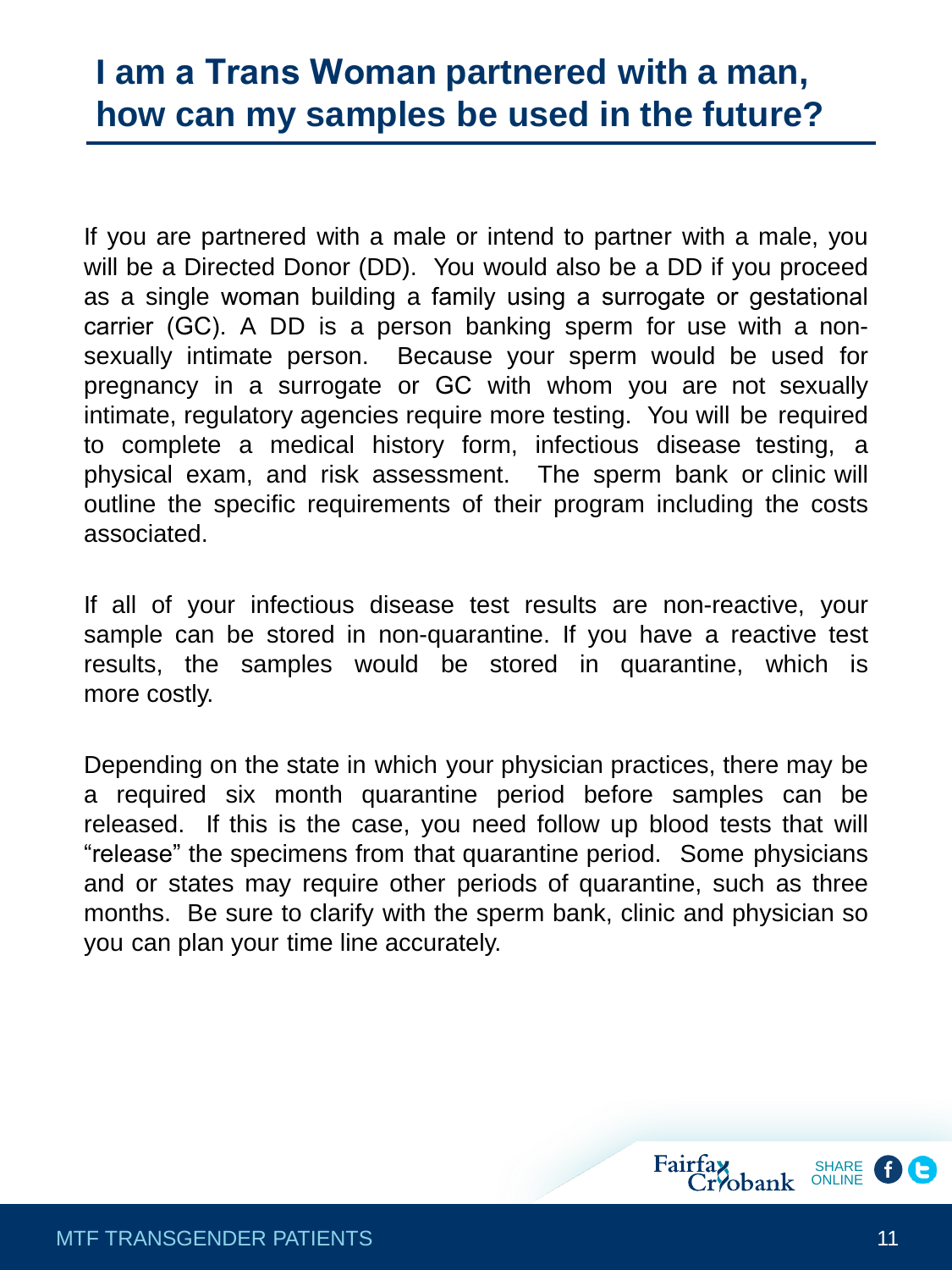### **I am a trans woman partnered with a man, how can my samples be used in the future? Continued**

You will need to choose a surrogate or a GC. A surrogate is donating an egg for fertilization and will carry the pregnancy. The banked sperm will be thawed and used for either intracervical insemination or washed for intrauterine insemination, as described above.

If you opt for a gestational carrier you will need to start with an egg donor from an egg bank or clinic. The egg will be fertilized in vitro using your thawed banked sperm. The resulting embryo would be transferred into the gestational carrier for the pregnancy.

If you will be using a surrogate or gestational carrier you should work with an attorney to establish all of the required legal paper work necessary to determine parentage, and to ensure that all agreements are in order for a smooth process.